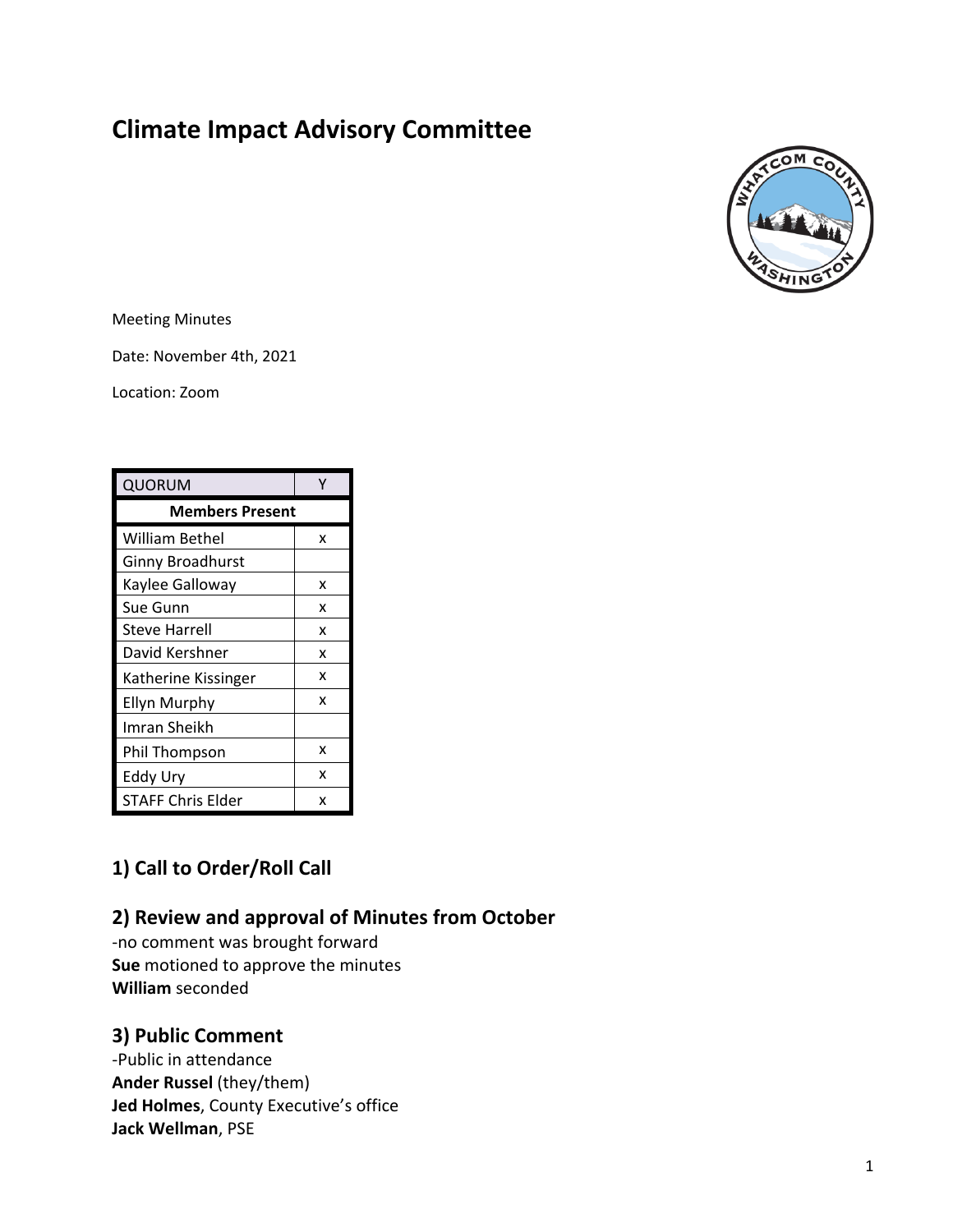#### **David Hostetler**

### **4) Process for Nov 9th Council Meeting/Draft Resolution – Chris and Ellyn**

**Chris** reached out to the county council's office and the recommendation was to send the resolution straight to the Council

**Ellyn** and **Chris** said they will both be at the council meeting on the 9th

**Sue** asked about the template for the CAP

**Chris** said that we can still work on the template since the strategies and actions will not change

#### **5) Office of Climate Action, Location Discussion – Eddy**

**Eddy** introduced a proposal from some of the other Whatcom County Advisory Boards to establish an office of strategic initiatives the goal is for this office to do interdepartmental work that would benefit the CIAC, as well as the Child and Family Wellbeing task force, and the Racial Equity Commission. Other advisory boards are also proposing an increase of county staff in the Executive's office, Public Works and the Health Department.

**Ellyn** asked about the scope of knowledge that the director of an office like this would require, she also said that initiatives tend to be short term projects so she worries about the longevity of such an office

**Chris** said that since this is proposed to be in the executive's office that it would be easier to remove than if it is in another department

**Phil** commented on the proposal letter and said that it could use a bit of editing and more clarification on the problem that this proposal is trying to fix

**Eddy** said that the letter was not intended to be a specific recommendation but more an invitation to discuss with other advisory boards.

**Phil** said that the second page is laid out well in terms of what criteria needs to be met but suggested adding more information on some ways that these issues are not being met by the county government.

**Sue** said that she didn't think combining our interests with that of other advisory committees made sense because it would add another layer of bureaucracy to getting stuff done and agreed with Ellyn's point about the difficulty of finding a person with knowledge in each of these unique areas. She suggested that we write our own letter that encompasses our own issues rather than joining in with issues that mainly face the other groups and that the things we need to get done climate wise are more related to infrastructure rather than social issues.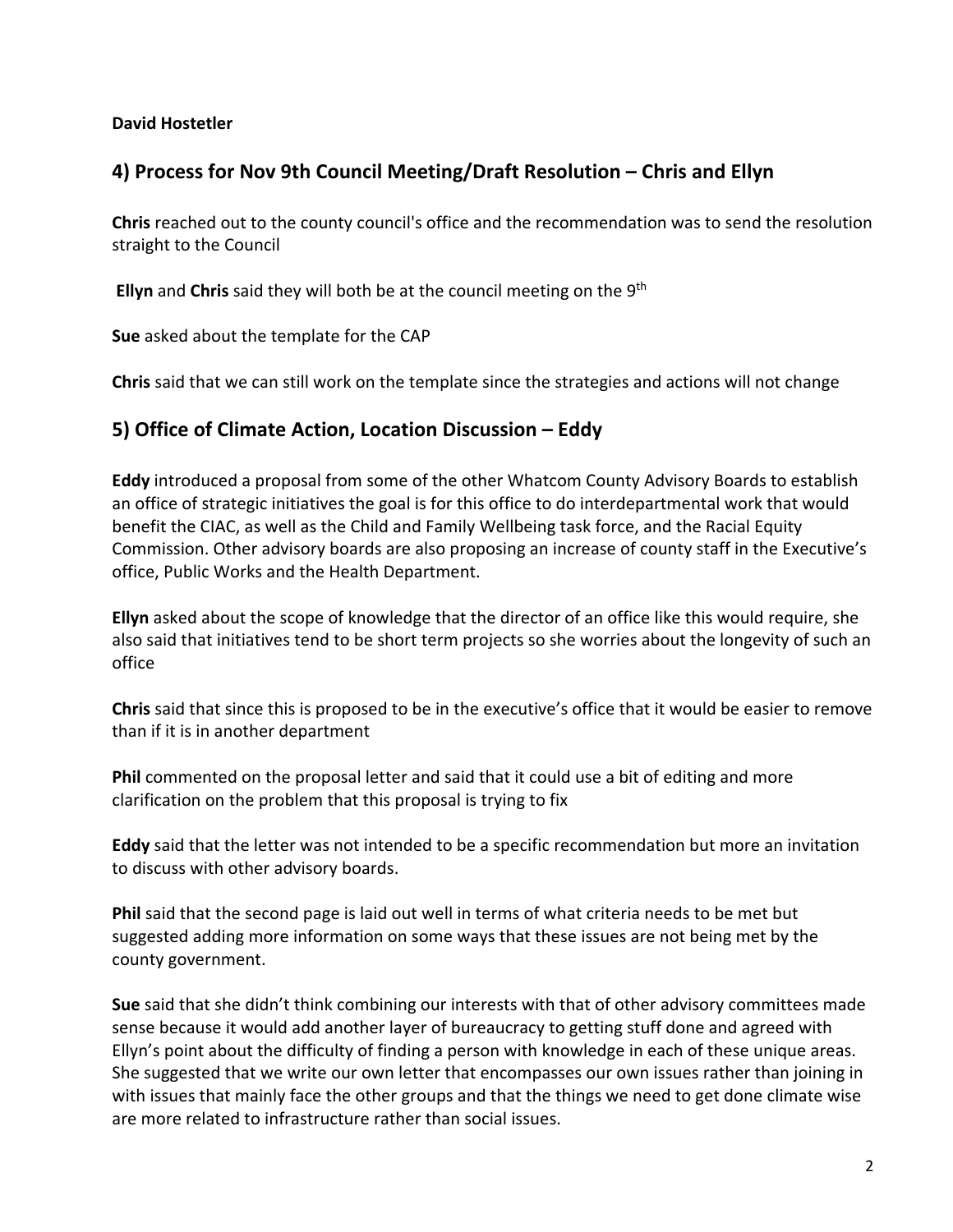**Steve** said that this letter has a lot of jargon in it and could stand to be edited down a bit for the sake of clarity.

**Ellyn** suggested that it might be beneficial to meet with these other groups and get some clarification on the goals of this proposal.

**Dave** said that he could see the interconnection between these three groups. And asked Sue if in her discussion with a hospital board member if they explained any of the ways that climate change has an effect on health?

**Sue** said that the discussion was more of a philosophical nature, and that the majority of our solutions are more technical in nature.

**Ellyn** said that yes on some level health and climate change are connected but when you look at our proposed strategies and actions that they are more technical in nature.

**Dave** advocated that the health department should be engaged in climate discussions

**Steve** said that Climate is essentially connected to everything

**Dave** said that the main reason we proposed a separate climate action office is to accomplish interdepartmental tasks

**William** asked if we can integrate our stuff with the objectives of the other committees

**Phil in Zoom Chat**: I believe our implementation chapter recommends that the OCA be placed under the county exec. Perhaps we were not being sufficiently detailed in that proposal. The proposal we're looking at tonight technically meets our implementation language.

**Ellyn** – an earlier draft version did indicate the desire to be under the county executive. After meeting with county leadership July 28<sup>th</sup>, we removed this since it was clear that the leadership felt it was more important to initially "grow" the OCA under PW. Basically, we left the reporting structure open in regards to where the OCA will appear in the County organizational chart (only that it should be at a high enough level to facilitate cross-department and cross-division projects.)

**Ellyn** said that the majority of our climate-based initiatives will be covered by public works but the other two groups are more public health based

**Phil in Zoom Chat:** If we write a separate letter, we should make our recommendation more specific.

**Phil** said that in our CAP it states that the OCA be housed directly under the county Exec. It doesn't say anything about the other existing departments within county government.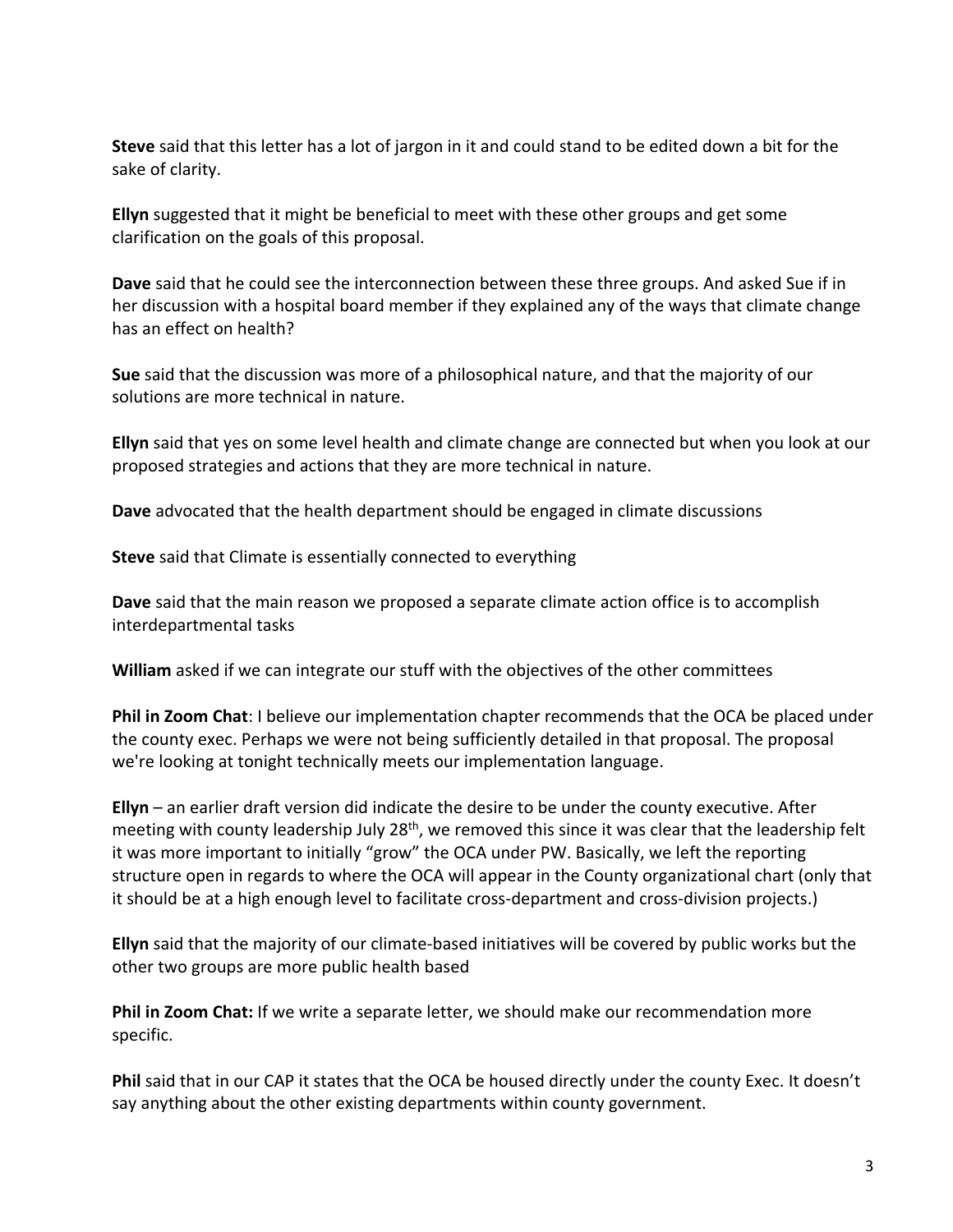**Steve** said that based on the information he got from Chris on how things get done in the county government, we made the option of where the director of the office would report more flexible

**Eddy** said that the OSI is not likely to pass unless we can agree with the other groups, we won't end up with a position that actually has any power to implement anything.

The consensus is that the committee does not agree with signing on to the proposal as is but **Eddy** said that he will be signing onto it so that he can have a seat at the table for discussions on the matter. **Eddy** said that even if the whole committee doesn't sign on individuals are able to sign on if they want.

**Steve** asked when the deadline to submit changes to the letter is?

**Eddy** said that it would be as soon as possible, Monday at the latest

**Sue** asked who proposed this office of strategic initiatives?

**Eddy** said that it came from the executive's office and the public health department.

**Steve** said that we should also consider federal funds in relation to this matter

**Ellyn** asked **Eddy** if we could potentially set up a meeting with these folks tomorrow?

**Eddy** said yes

**Ellyn** asked if there was anyone who is interested in attending

**Katie**, and **William** said they might be available tomorrow

**Sue** asked if we are going to be drafting a letter about our opinion on the budget?

**Ellyn** said that we should have a discussion with these other groups before we decide whether or not we write a letter of our own.

## **6) Discussion of PSE's Clean Energy Implementation Plan (CEIP) – Sue**

**Sue** gave a brief summary of the 211 page plan

Some of their goals include: -increasing the of portion of renewable energy

-Expanding community solar, including for low income, industrial

-Expanding distributed battery storage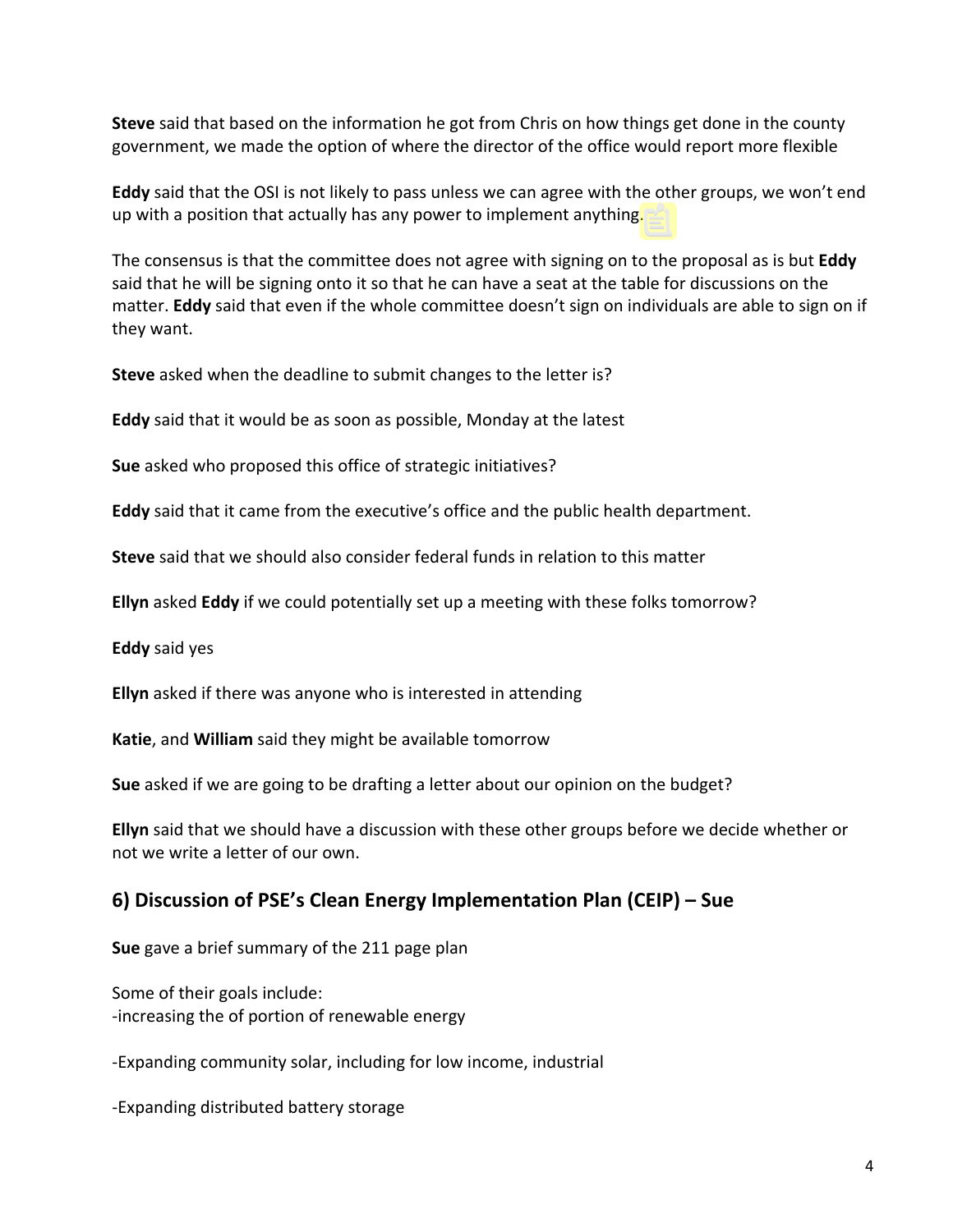They are developing distributive energy technologies which is something we have asked for. Sue said that it seems like they are in the foundational stages of their plan right now so the renewables aren't projected to increase dramatically until 2024

**Sue** said that PSE has done a lot of community outreach and have established a diversity and equity inclusion committee.

**Sue** said that it's a good plan, but it would have been better if it had started 10 years ago.

**Ellyn** – due to the 2019 Clean Energy Transformation Act or CETA, all utilities in the county are required to submit a CEIP (PSE, PUD-1, MUDs in Blaine and Sumas). Ellyn said that it is difficult for people not familiar with utility regulations to really cut through the initial layer of PR and understand what the utility is proposing. So, Ellyn instead relied primarily on two organizations that do have independent experts in utility regulations to see what they thought of the CEIP - the Washington Clean Energy Coalition (WCEC) and the Northwest Renewable Energy Coalition. The general consensus is that PSE's CEIP is flawed and that it either meets the bare minimum CETA requirements or does not actually meet the requirements of the law.

County's Role in the CEIP Process – The CETA process requires long-term continuous public input to the UTC if we are going to meet the goal of 100% clean energy by 2045. This will be an important responsibility of the climate manager.

Three issues that may affect the County's ability to reduce GHG emissions:

- 1. PSE's Integrated Resource Plan indicates a new natural gas peaker plant operational by 2026, which is not mentioned in the CEIP – will this new plant be located in Whatcom County that already host 4 of PSE's natural gas peaker plants?
- 2. PSE's choice of Customer Benefit Indicators to evaluate different investments in clean energy are confusing and may have been selected to benefit their corporate direction as opposed to benefit customers.
- 3. Multiple issues with Cost Calculations in the CEIP Is the intent to load costs in the CEIP in order to exceed the 2% CETA cost cap to avoid CETA compliance?

Bottom line for Whatcom County is that electrification is the most logical way to cut GHG emissions as long as the electricity on the grid is generated from clean, non-emitting sources. The CAP does provide some alternatives to clean up the electricity on our grid.

**Phil** said the approach to take with the CEIP process is to reach out to a consultant for advice, since it doesn't seem likely that there is internal technical expertise in the county staff

**Ellyn** asked Phil if she could send him information from the UTC comments and if he could advise on the costs.

**Phil** said that he could look at it and offer some expertise but that he thinks a consultant would be the best option since this is what they do for a living.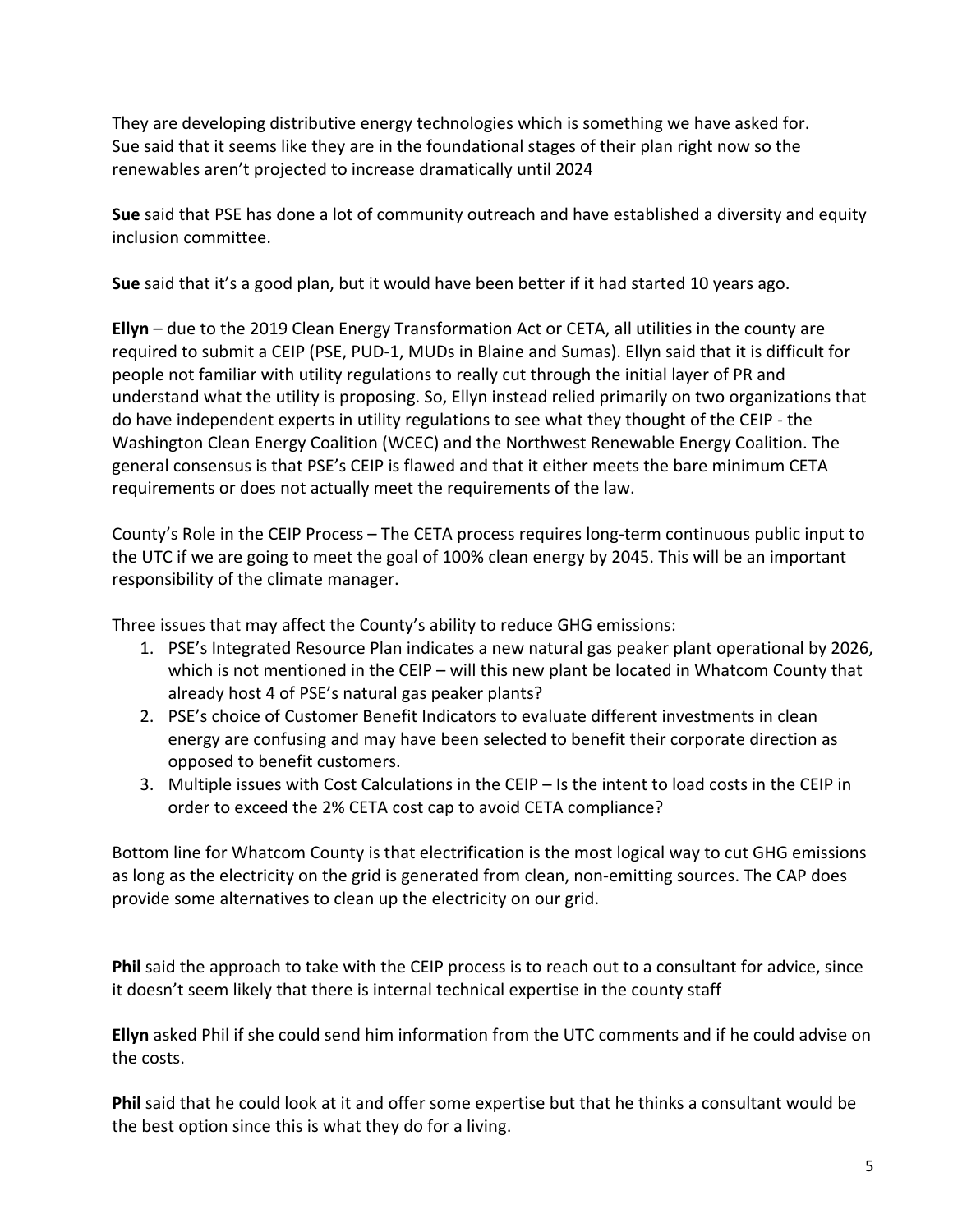## **7) Social Media Campaign Update – Chris, Katie, William and Steve**

**Chris** heard back from the county that Advisory committees are not allowed to have their own social media accounts. But that the county government has social media pages and if we would like to make a proposal for a post, we can submit it to the county for review and approval on the official county page.

**Steve** asked if he could start a Whatcom climate twitter account with the disclaimer of it not being affiliated with the county government.

**Chris** said that he can't give a legal opinion on a workaround like that and suggested Steve write up a proposal and Chris can run it by the legal department.

**Kaylee in Zoom Chat**: We should have Sharon Shewmake do a TikTok for us!

**Steve in Zoom Chat**: Cool!! she's a CIAC emerita anyway.

#### **8) Wind Energy code revision background information - Ellyn**

**Ellyn** said that **Alex Ramel** worked on this with **Chris** back in 2019 when he was on the Climate committee

**Chris** said that there was a wind energy proposal of Squalicum mountain but that it had a lot of backlashes from citizens on an aesthetic perspective. Chris suggested working on this as a subcommittee.

**Ellyn** asked for volunteers to join a subcommittee on wind energy, she also suggested including members of the public

**Eddy** and **Sue** volunteered

**Phil** Suggested **Imran** for the subcommittee

**Eddy** said that he had some external contacts that he could reach out to

**Jack Wellman said** that he would check in with his team at PSE about participating in the wind energy subcommittee

#### **9) Agenda Items for next CIAC meeting - All**

Some agenda items include: Social media The November  $9<sup>th</sup>$  council meeting